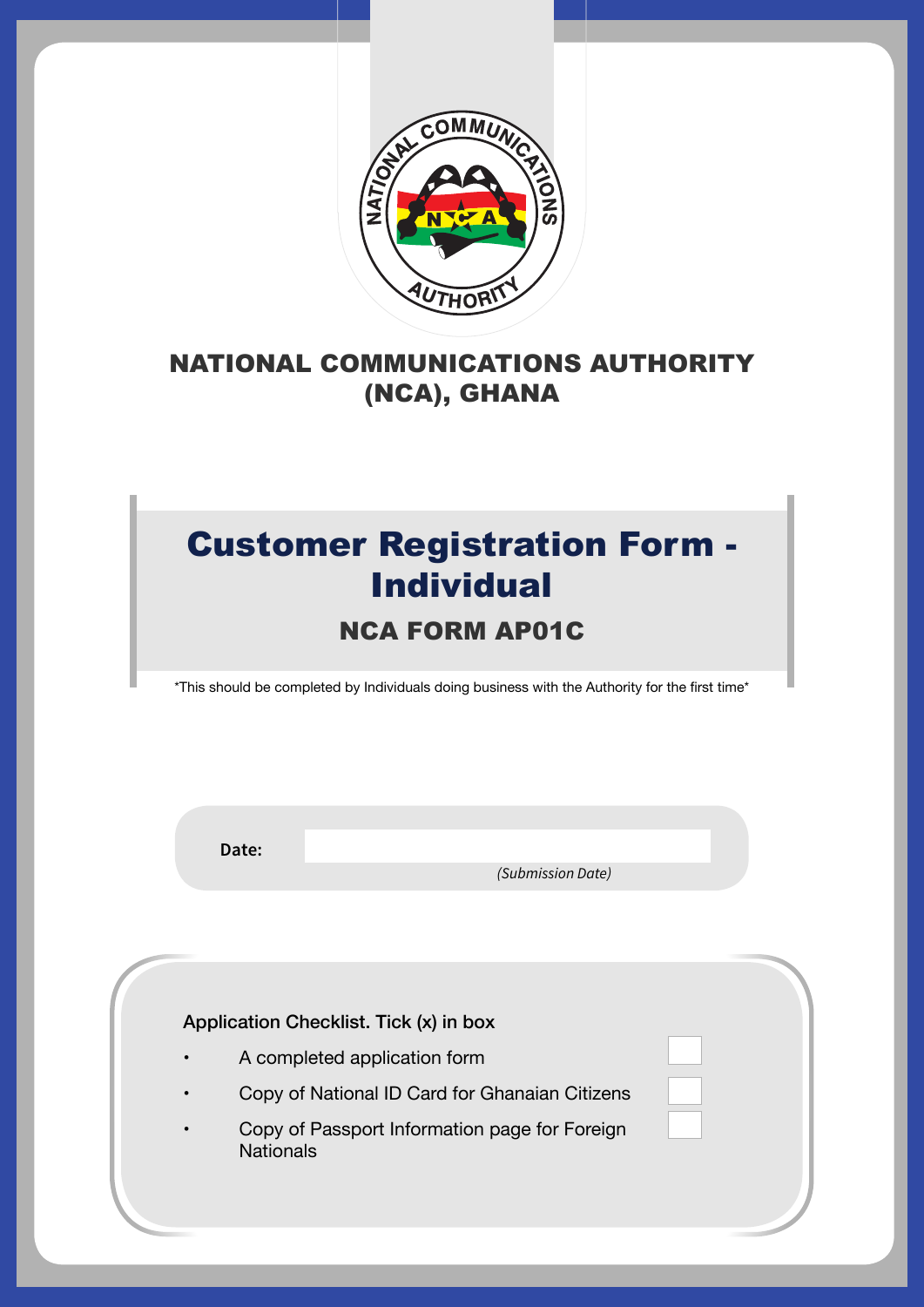# **Customer Registration Form - Individuals**<br> **\*This should be completed by Individuals doing business with the Authority for the first time\***

| 1.0 Administrative Information (to be filled by Applicant) |                                                             |  |
|------------------------------------------------------------|-------------------------------------------------------------|--|
| 1.1                                                        | <b>Title</b>                                                |  |
| 1.2                                                        | <b>First Name</b>                                           |  |
| 1.3                                                        | Middle Name                                                 |  |
| 1.4                                                        | Surname                                                     |  |
| 1.5                                                        | Nationality                                                 |  |
| 1.6                                                        | Date of Birth                                               |  |
| 1.7                                                        | <b>National ID</b><br>(For Ghanaians & Resident Foreigners) |  |
| 1.8                                                        | Passport Number (For Foreigners)                            |  |
| 1.9                                                        | Passport Expiry Date                                        |  |
| 1.10                                                       | Physical Location / Registered Office                       |  |
| 1.11                                                       | <b>Street Name/Number</b>                                   |  |
| 1.12                                                       | Country                                                     |  |
| 1.13                                                       | <b>Contract</b><br>Region                                   |  |
| 1.14                                                       | <b>District</b>                                             |  |
| 1.15                                                       | Town/City                                                   |  |
| 1.16                                                       | <b>Postal Address</b>                                       |  |
| 1.17                                                       | Digital Address (Ghana Post GPS)                            |  |
| 1.18                                                       | Telephone                                                   |  |
| 1.19                                                       | Mobile Phone                                                |  |
| 1.20                                                       | Website                                                     |  |
| 1.21                                                       | E-Mail Address                                              |  |
| 1.22                                                       | Fax (where applicable)                                      |  |
| 1.23                                                       | Date of Creation                                            |  |
| 1.24                                                       | Date of Last update                                         |  |
| 1.25                                                       | <b>Customer Category</b>                                    |  |

| Technical Contact- person to be contacted on Technical/Engineering issues<br>, 2.0<br>(to be filled by Applicant) |                   |  |
|-------------------------------------------------------------------------------------------------------------------|-------------------|--|
| 2.1                                                                                                               | Title             |  |
| 2.2                                                                                                               | <b>Position</b>   |  |
| 2.3                                                                                                               | <b>First Name</b> |  |

f

٦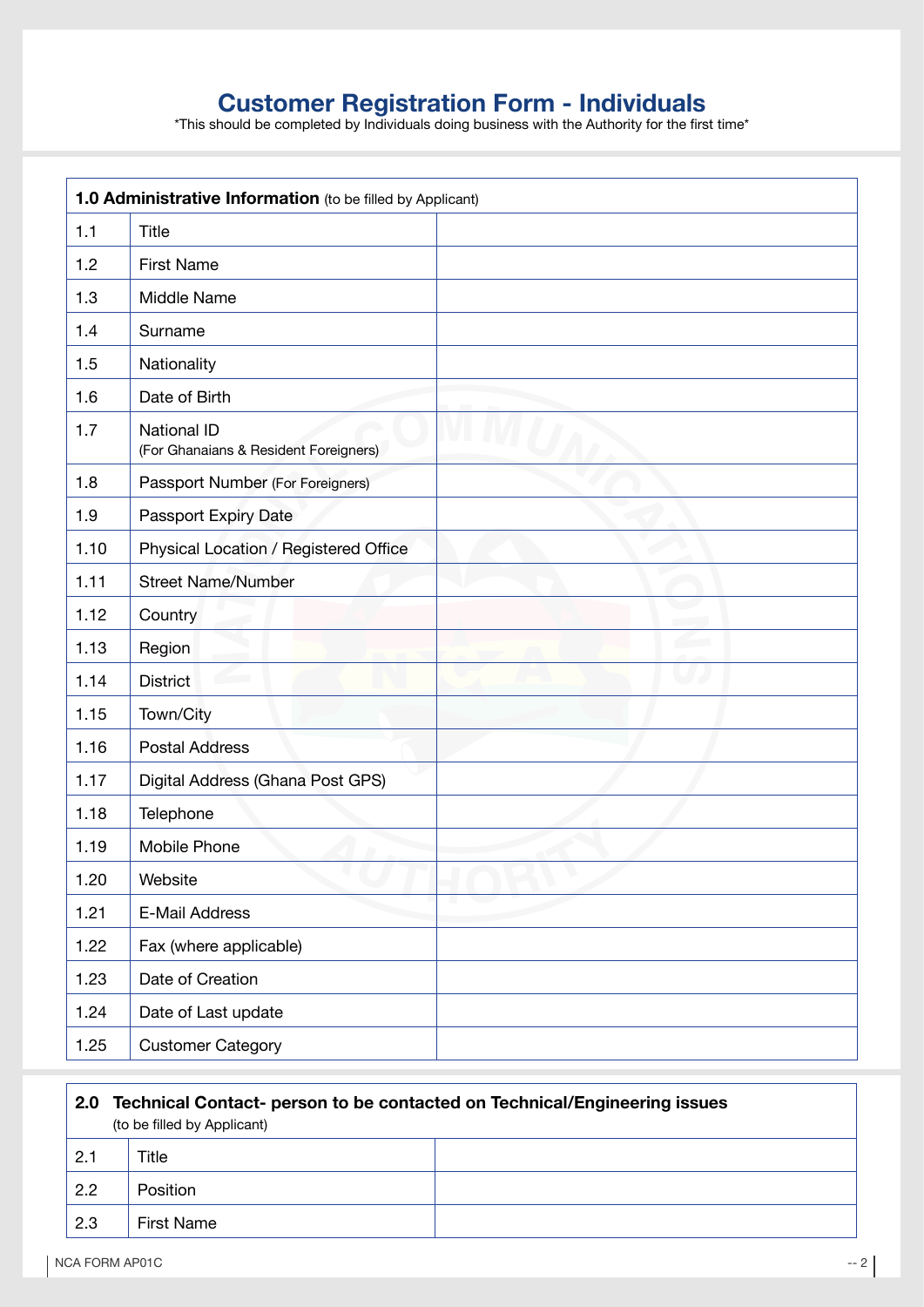| 2.4 | Middle Name    |  |
|-----|----------------|--|
| 2.5 | Surname        |  |
| 2.6 | Telephone      |  |
| 2.7 | Mobile Phone   |  |
| 2.8 | Website        |  |
| 2.9 | E-mail Address |  |

### **3.0 Financial Contact- person to be contacted with respect to invoices and payments** (to be filled by Applicant) 3.1 Title 3.2 Position 3.3 First Name 3.4 Middle Name 3.5 Surname 3.6 Telephone 3.7 Mobile Phone 3.8 Website 3.9 E-mail Address

| 4.0 | AUTHORISED REPRESENTATIVE- Person authorised to sign documents and apply for<br><b>services</b> (to be filled by Applicant) |  |  |
|-----|-----------------------------------------------------------------------------------------------------------------------------|--|--|
| 4.1 | <b>First Name</b>                                                                                                           |  |  |
| 4.2 | Middle Name                                                                                                                 |  |  |
| 4.3 | Surname                                                                                                                     |  |  |
| 4.5 | Telephone                                                                                                                   |  |  |
| 4.6 | <b>Mobile Phone</b>                                                                                                         |  |  |
| 4.7 | Website                                                                                                                     |  |  |
| 4.8 | E-mail Address                                                                                                              |  |  |

| <b>Service Applied for (to be attached by Applicant)</b><br>5.0 |  |
|-----------------------------------------------------------------|--|
| 5.1                                                             |  |
| 5.2                                                             |  |
| 5.3                                                             |  |
| 5.4                                                             |  |
| 5.5                                                             |  |